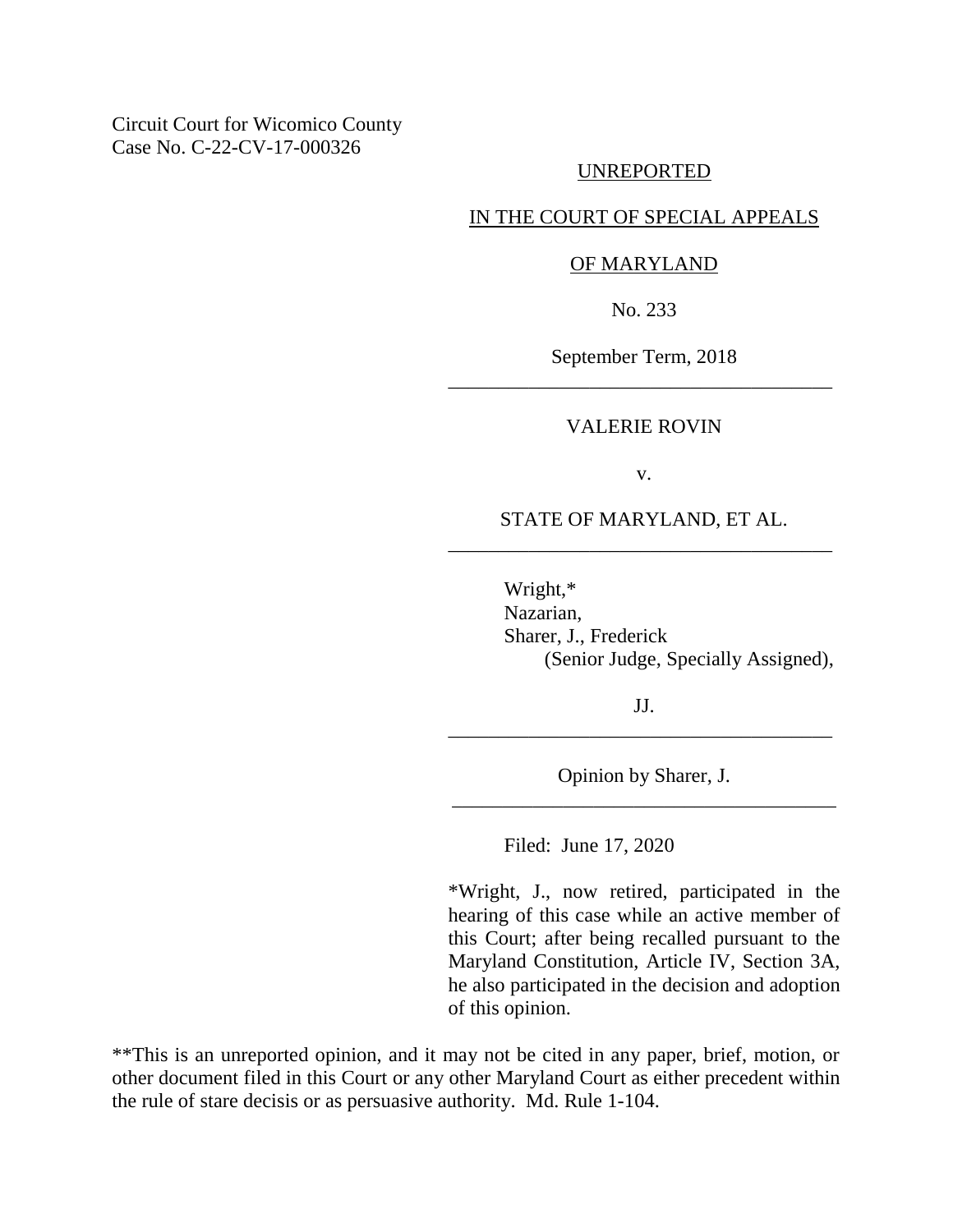— Unreported Opinion — \_\_\_\_\_\_\_\_\_\_\_\_\_\_\_\_\_\_\_\_\_\_\_\_\_\_\_\_\_\_\_\_\_\_\_\_\_\_\_\_\_\_\_\_\_\_\_\_\_\_\_\_\_\_\_\_\_\_\_\_\_\_\_\_\_\_\_\_\_\_\_\_\_\_\_\_\_\_

In the Circuit Court for Wicomico County, summary judgment was granted in favor of appellees, various State and County officials,<sup>1</sup> against appellant, Valerie Rovin, on her complaint for claims for false arrest, false imprisonment, malicious prosecution, false light invasion of privacy, defamation, intentional infliction of emotional distress, and a violation of Article 24 of Maryland's Declaration of Rights.

Because we hold that denial of appellant's discovery requests before granting summary judgment was an abuse of discretion, we shall remand this matter to the trial court for further proceedings.

## **FACTUAL BACKGROUND**

## **Criminal Proceedings – State v. Valerie Rovin**

In June 2015, Robert Rovin, a citizen of Wicomico County, was called to jury service in the circuit court and, by happenstance, was seated as foreman of the jury in the case of *State of Maryland v. Lauren Bailey*. Ms. Bailey is the daughter of appellant, Valerie Rovin. Robert Rovin and Valerie Rovin, although casually acquainted, are not related. On June 16, 2015, the jury of which Robert Rovin was foreman returned guilty verdicts against Ms. Bailey, and she was sentenced to a term of incarceration the same day.

<sup>&</sup>lt;sup>1</sup> Appellees are: The State of Maryland; Wicomico County State's Attorney's Office; Matthew Maciarello in his official capacity as the State's Attorney for Wicomico County; Richard Brueckner in his official capacity as an Assistant State's Attorney for Wicomico County; Wicomico County Sheriff's Office; Michael Lewis in his official capacity as Sheriff of Wicomico County; and Matthew Cook in his official capacity as a Deputy Sheriff for Wicomico County. At the time the lawsuit was filed, Matthew Maciarello had been appointed as an Associate Judge for the Wicomico County Circuit Court.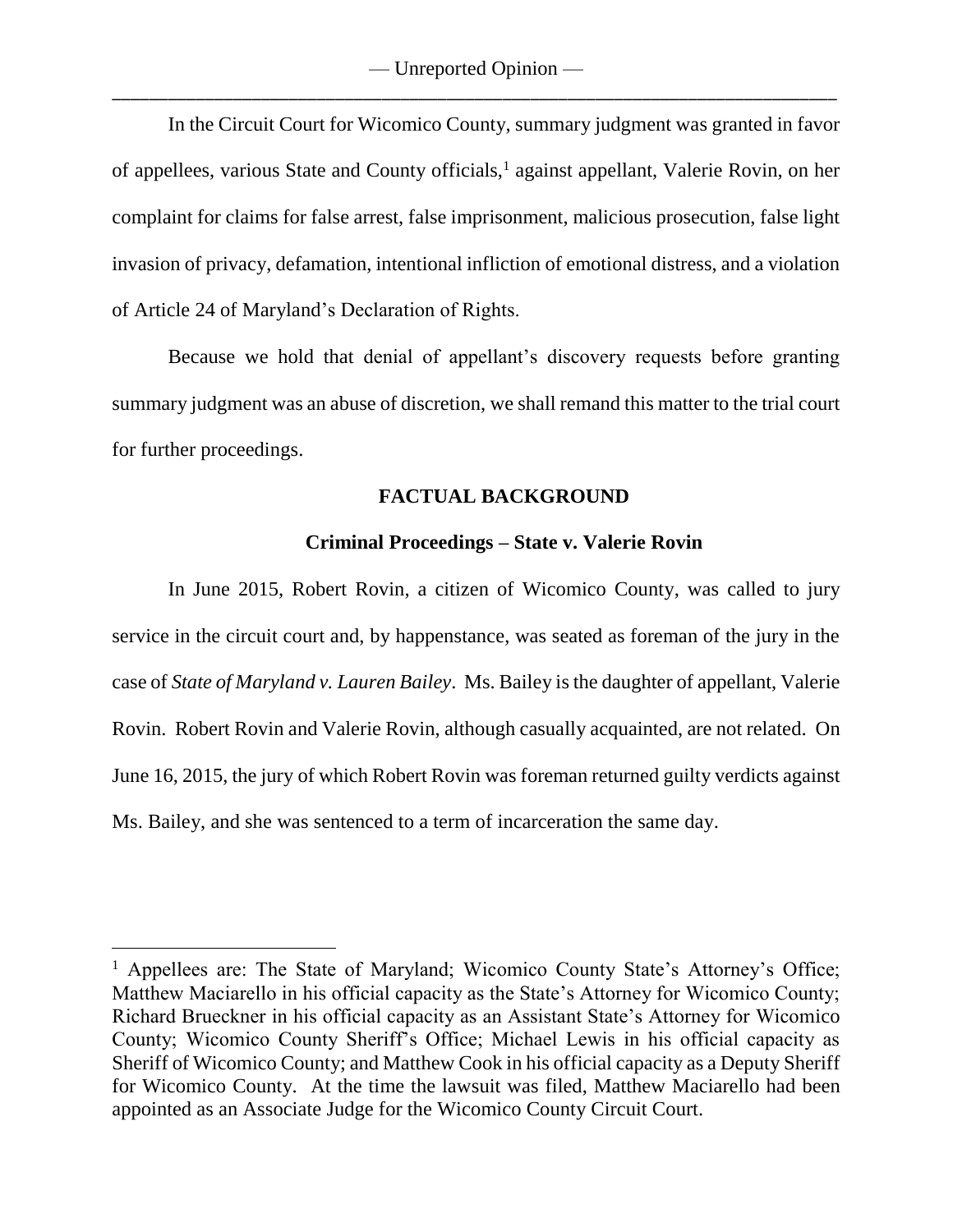— Unreported Opinion — \_\_\_\_\_\_\_\_\_\_\_\_\_\_\_\_\_\_\_\_\_\_\_\_\_\_\_\_\_\_\_\_\_\_\_\_\_\_\_\_\_\_\_\_\_\_\_\_\_\_\_\_\_\_\_\_\_\_\_\_\_\_\_\_\_\_\_\_\_\_\_\_\_\_\_\_\_\_

Later that day, following the verdict, discharge of the jury, and sentencing, appellant visited Robert Rovin at his place of employment, Mitchell's Martial Arts in Salisbury, because, as she asserted in her complaint, she "was upset that her daughter had been convicted, and that a fellow Rovin had served as foreman of the jury." As a result of that encounter, after appellant left the premises Robert Rovin called the Wicomico County Sheriff's Office, and Deputy Sheriff Matthew Cook responded to the call. Appellant and Robert Rovin disagree as to the tone and nature of the discussion in his office on that day. In her complaint, appellant describes a "conversation," while Robert Rovin's account of the encounter, as presented in Deputy Cook's Application for Statement of Charges, claimed that appellant was "verbally assaultive" with "erratic and aggressive behavior," that he "felt very uncomfortable and threatened" and that appellant made an "indirect death threat." The Application for Statement of Charges also states that Deputy Cook "attempted to contact [appellant] to warn her not to continue her tactics with [Robert Rovin] and to verbally ban her from the property of Mitchell's Martial Arts[,]" and left a message when she did not answer.

Robert Rovin, based on his description of the event and at the request of the State's Attorney, the next day sought a peace order from the District Court, which was denied following a hearing (Wade, J.). During the hearing, he asserted that appellant "showed up and threatened bodily harm at my place of work, threatened to have somebody come in from out of town … to cause me bodily harm." However, Robert Rovin conceded that appellant did not assault him or threaten to personally cause him harm. Finding that appellant's conduct did not fit within any of the nine grounds for which relief can be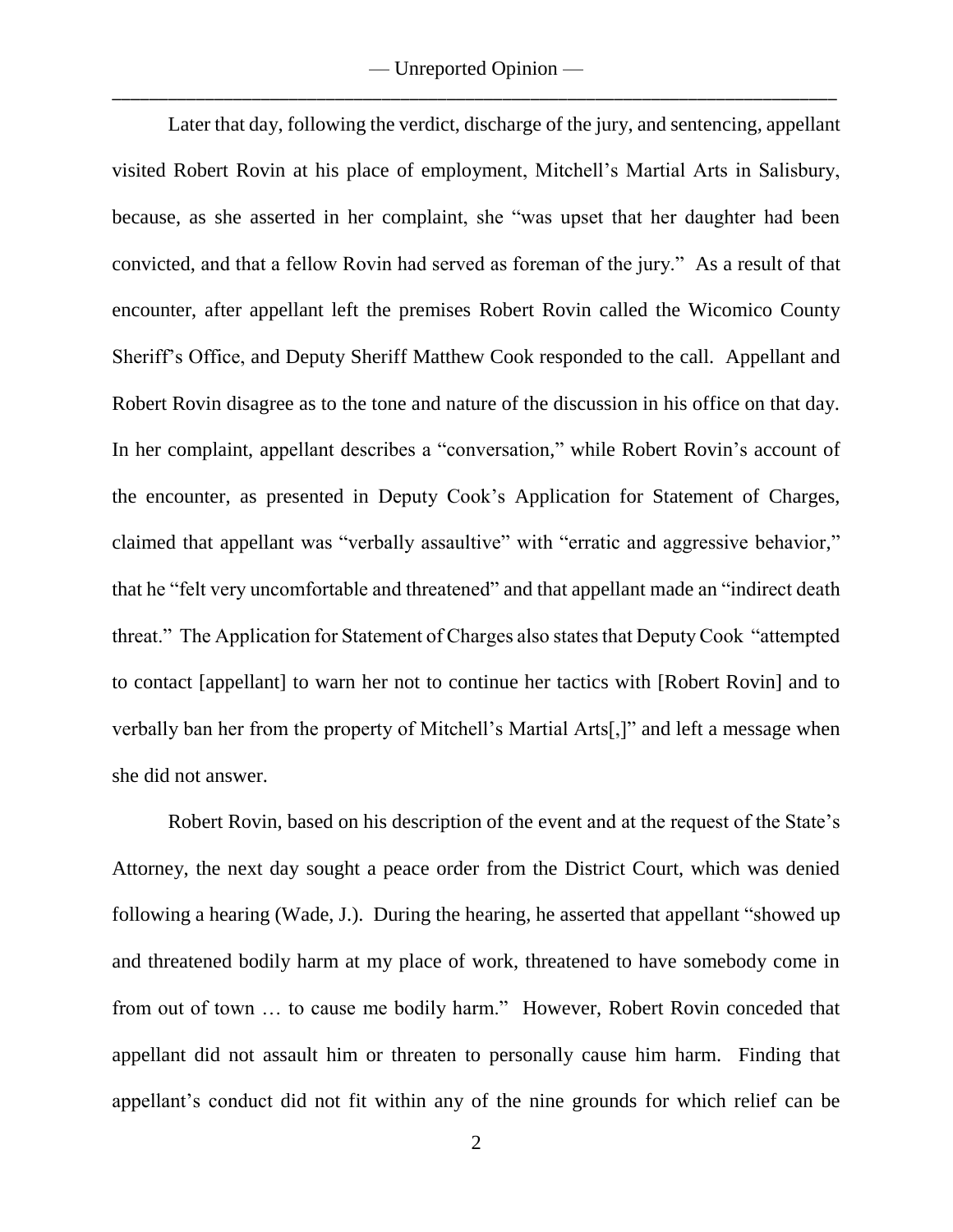afforded, Judge Wade ruled that Robert Rovin had not articulated a basis for relief and denied relief. Nonetheless, the court opined *sua sponte* that other relief might be available because "there's a statute, it's a criminal offense to intimidate a juror[,]" and if appellant had done what was alleged, "that may very well be a criminal offense."<sup>2</sup>

Acting on that suggestion Robert Rovin again met with Deputy Cook who, on the advice of the State's Attorney's Office, applied to the District Court for a statement of charges alleging juror intimidation. Deputy Cook later consulted with Matthew Maciarello, the State's Attorney for Wicomico County at the time, and Richard Brueckner, an Assistant State's Attorney, about any further action to be taken. A District Court Commissioner approved the statement of charges and an arrest warrant was issued for appellant, charging her with a single count of intimidation of a juror, in violation of Maryland Code (2002, 2012 Repl. Vol.) Criminal Law Article (CL), § 9-305(a), which provides:

(a) A person may not, by threat, force, or corrupt means, try to influence, intimidate, or impede a juror, a witness, or an officer of a court of the State or of the United States in the performance of the person's official duties.

On June 18, 2015, the day of the issuance of the arrest warrant, appellant was arrested at her home. She was taken to the Wicomico County Detention center where she

<sup>2</sup> We are not called upon in this appeal to consider whether appellant's conduct, *vis-à-vis* Robert Rovin, amounted to a violation of Maryland Code (2002, 2012 Repl. Vol.) Criminal Law Article, § 9-305(a)—juror intimidation—which proscribes conduct designed to "influence, intimidate, or impede a juror," when the conduct complained of occurred after judgment was entered and the jury discharged in the case in which the judgment had been entered. Similarly, we do not take issue with Judge Simpson's grant of the defense motion for judgment of acquittal at the end of the prosecution's case, *State v. Valerie Rovin*.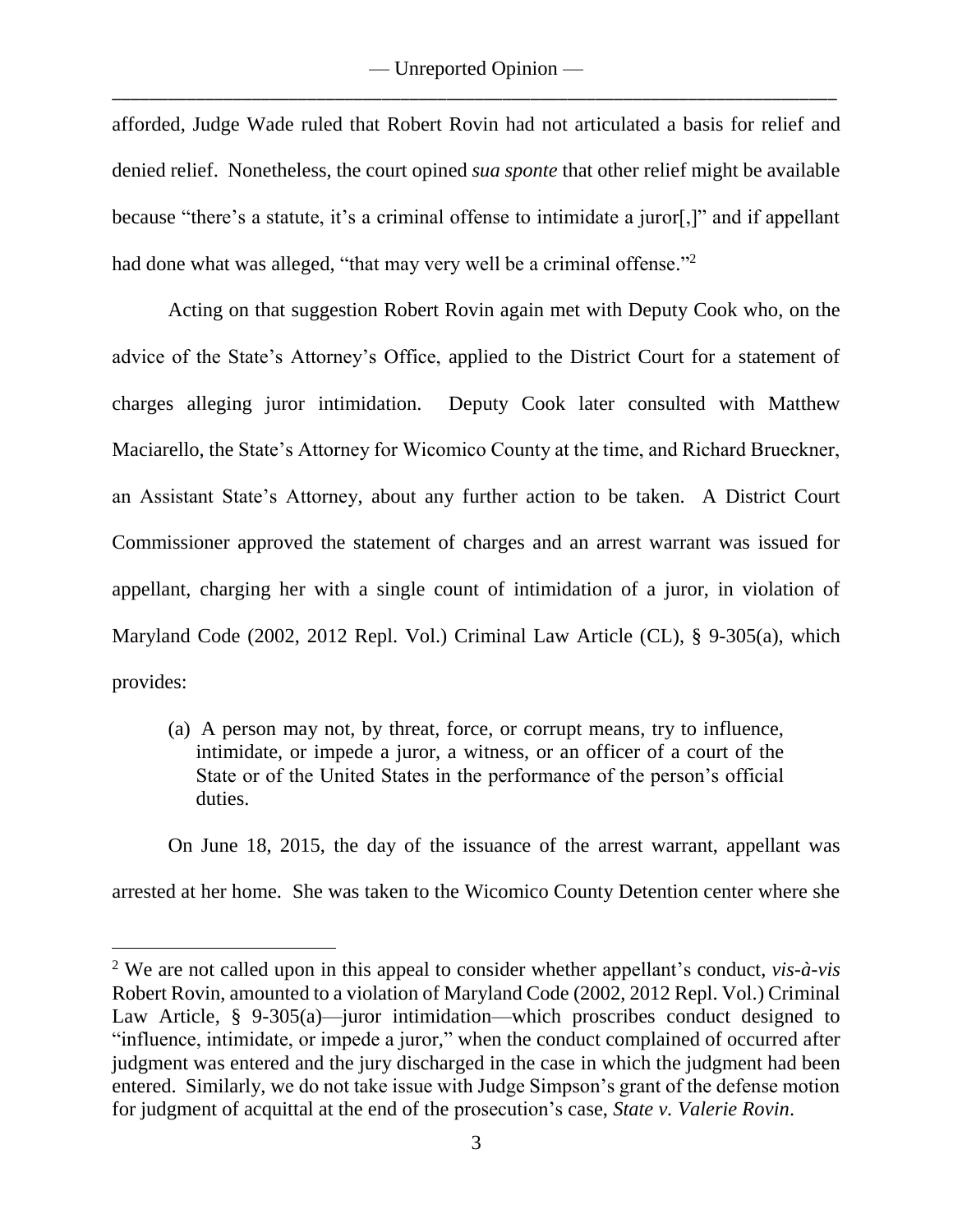was processed and detained through June 19, or as she asserts, for 27 hours. Appellant was released on \$30,000 bond, and the court ordered both electronic monitoring and pre-trial supervision. The court also, as conditions of release, required appellant to disconnect her cell phone and ordered that she not use a computer pending trial.

On July 9, 2015, the State's Attorney filed a criminal information charging appellant with second-degree assault<sup>3</sup> based on her confrontation with Robert Rovin, in addition to the pending juror intimidation charge.

The criminal charges came on for trial before a jury on October 7, 2015. At the close of the State's case-in-chief, the court (Simpson, J.) granted appellant's motion for judgment of acquittal as to both counts, finding, as a matter of law, that her conduct involving Robert Rovin did not constitute either juror intimidation or assault.

# **Civil Proceedings**

The instant litigation ensued when, on July 26, 2017, as we have noted, Ms. Rovin filed suit against appellees.

<sup>&</sup>lt;sup>3</sup> Second-degree assault is codified under CL  $\S$  3-203(a), providing that "[a] person may not commit an assault[,]" which is defined as encompassing "the crimes of assault, battery, and assault and battery, [and] which retain their judicially determined meanings." CL  $\S$  3-201(b).

We have explained that the "judicially determined" meaning of second-degree assault of the intent-to-frighten variety to be "where: (1) 'the defendant commit[s] an act with the intent to place [a victim] in fear of immediate physical harm;' (2) 'the defendant ha[s] the apparent ability, at [the] time, to bring about the physical harm;' and (3) '[t]he victim [is] aware of the impending' physical harm." *Thompson v. State*, 229 Md. App. 385, 413 (2016) (citation omitted).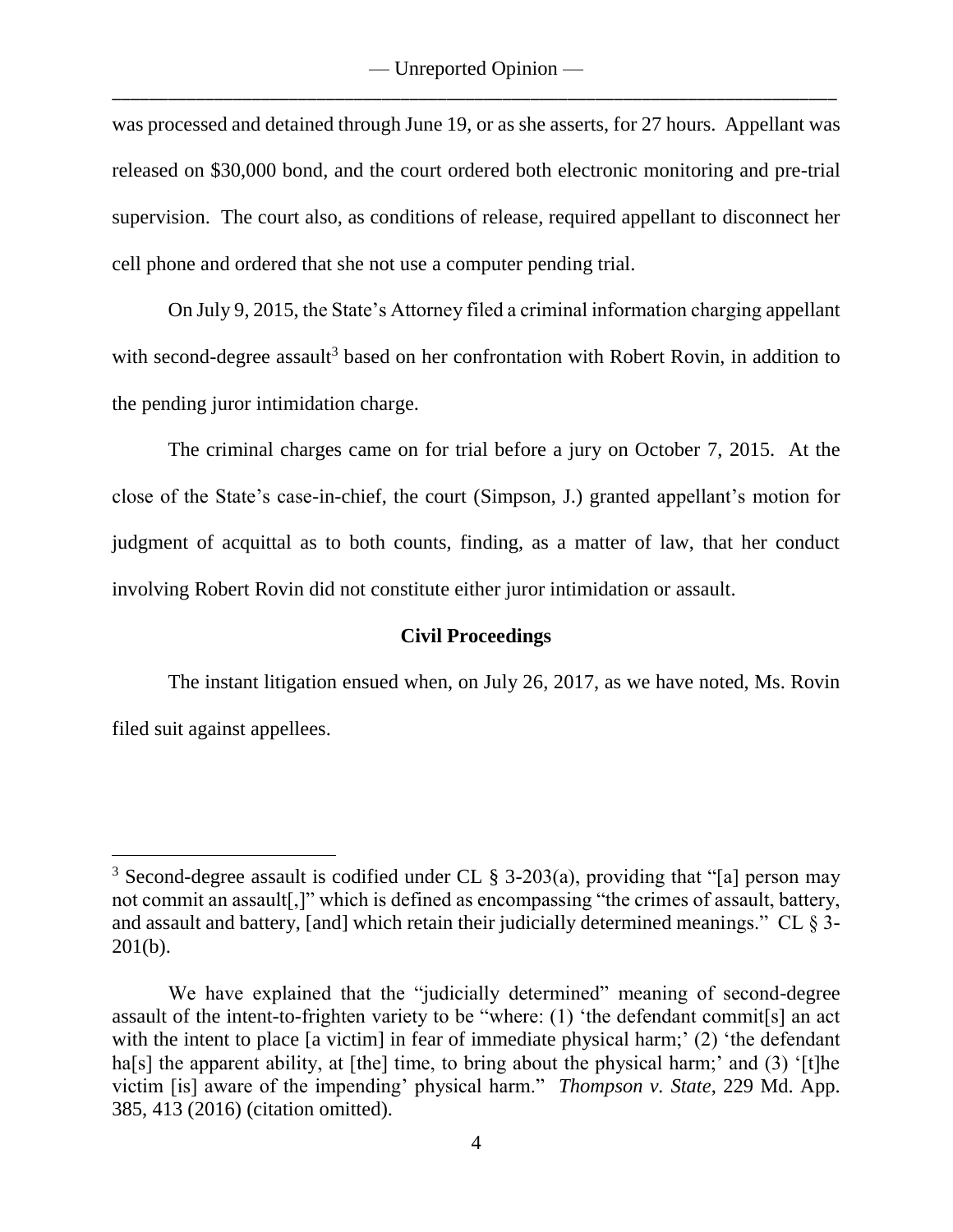Appellant's complaint was in seven counts under the Maryland Tort Claims Act (MTCA),<sup>4</sup> including: Count I, false arrest; Count II, false imprisonment; Count III, malicious prosecution; Count IV, violation of Article 24 of the Maryland Declaration of Rights; Count V, false light invasion of privacy; Count VI, defamation; and Count VII, intentional infliction of emotional distress. No exhibits were included or attached to the complaint.

In response to the complaint, appellees moved for dismissal, or in the alternative, summary judgment asserting several defenses, including statutory and common law immunity for the State and individual appellees.<sup>5</sup> Attached to their respective motions, appellees included exhibits to support their immunity defenses. 6 In a response to each

<sup>&</sup>lt;sup>4</sup> The MTCA has been codified in the Maryland Code (1984, 2014 Repl. Vol.), State Government Article (SG),  $\S$ § 12-101 through 12-110. Pursuant to SG § 12-104(a), the State has waived immunity for tortious actions, subject to the limitations described in Maryland Code (1974, 2013 Repl. Vol.), Courts and Judicial Proceedings Article (CJP), § 5-522(a), which provides, in relevant part, that the State's immunity is not waived for "[a]ny tortious act or omission of State personnel that: (i) Is not within the scope of the public duties of the State personnel; or (ii) Is made with malice or gross negligence[.]" CJP § 5-522(a)(4)(i)–(ii). Further, State personnel "are immune from suit … and from liability in tort for a tortious act or omission that is within the scope of [their] public duties … and is made without malice or gross negligence, and for which the State or its units have waived immunity …." CJP § 5-522(b). *See also* SG § 12-105.

<sup>5</sup> Below, and in this appeal, the State of Maryland, the Sheriff's Office, the State's Attorney's Office, the State's Attorney, and the Assistant State's Attorney have appeared together ("State-appellees") and are represented jointly by the Attorney General. However, the Sheriff and Deputy Sheriff appeared separately ("Sheriff-appellees") and are represented jointly by private counsel. Unless noted otherwise, reference to "appellees" in this opinion refers to all appellees, collectively. State-appellees filed their dispositive motion on August 11, 2017, and Sheriff-appellees filed their motion on September 9, 2017.

<sup>6</sup> Namely, State-appellees included: a copy of Robert Rovin's peace order hearing transcript; a copy of the Application for Statement of Charges; a copy of the Sheriff's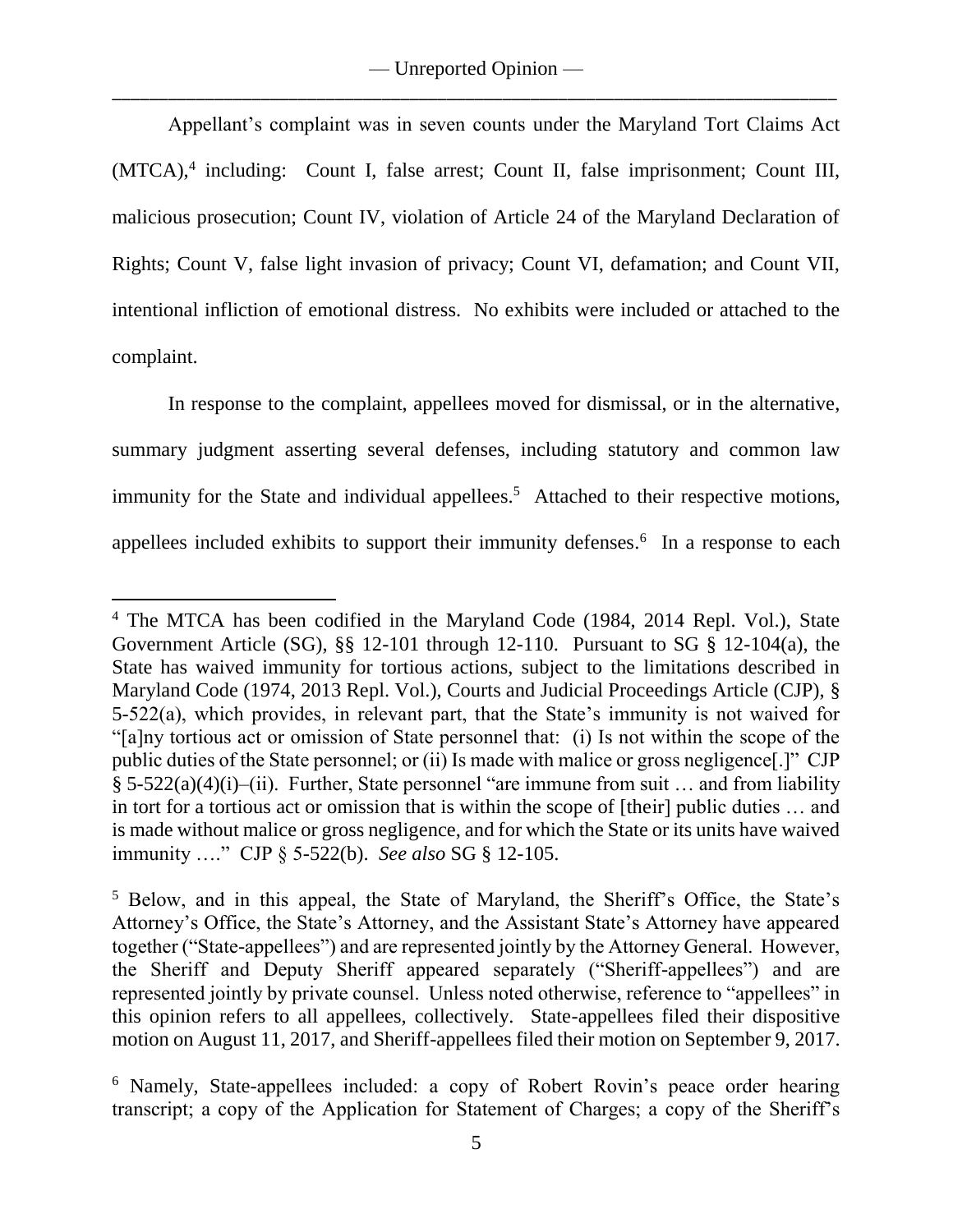dispositive motion, and supported by her affidavit, appellant contested appellees' characterization of the complaint and the circumstances of the incident. Further, she denied applicability of their immunity arguments because appellees were not being sued in their individual capacity, and proffered the need for discovery.<sup>7</sup>

On November 22, 2017, appellant propounded an initial request for production of documents. Six days later, in response, State-appellees filed a motion for protective order to protect them from producing any of the requested discovery pending the disposition of their dispositive motion.

Following the pretrial motions hearing, the court (Bowman, J.) granted the protective order and held disposition of the two dispositive motions *sub curia*. On February 10, 2018, the motions court entered its Opinion and Order of Court granting summary judgment<sup>8</sup> in favor of appellees, finding no dispute of material fact and ruling that  $(1)$  "the State has not waived its immunity" and, thus, appellant was "precluded from filing suit

Office press release with a supporting affidavit by the Lieutenant Deputy Sheriff responsible for its drafting; a copy of the Delmarva Now news article; a copy of the charges by criminal information; and excerpts of the criminal trial transcript. Sheriff-appellees' motion also included a copy of the Statement of Charges and the executed arrest warrant.

<sup>&</sup>lt;sup>7</sup> In addition to her opposition to the Sheriff-appellees' dispositive motion, appellant moved to strike the motion, asserting that the lawsuit was against the State only and that the Sheriff-appellees are not parties entitled to seek relief. Appellant's motion to strike was denied during the pretrial motions hearing.

<sup>&</sup>lt;sup>8</sup> In its written opinion, the motions court recognized that the Sheriff-appellees had also filed a dispositive motion but concluded that the only the State-appellees' motion will be addressed because it "will necessarily resolve the suit in its entirety, and will render the [Sheriff-appellees' motion], moot."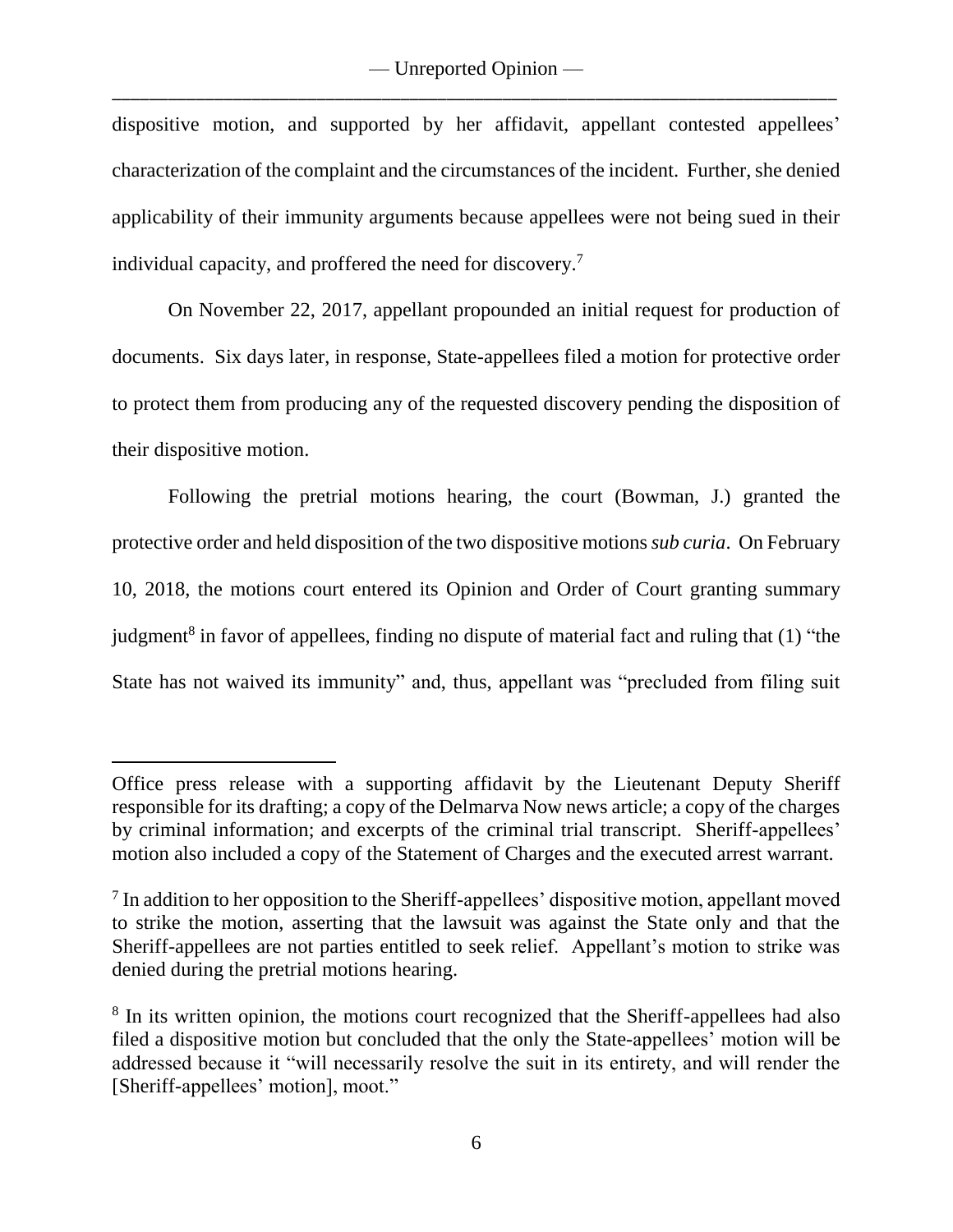against [it]"; (2) "no impropriety existed on the part of State's Attorney's Office officials or the Sheriff's Office officials in the prosecution against [appellant][,]" and, thus, they "enjoy immunity" for counts 1 through 5; (3) the Sheriff's comments were not false and he was permitted to make such comments to the media in his official duty; and (4) there was no "outrageous or extreme conduct" by appellees to support a claim for intentional infliction of emotional distress. Appellant's Motion to Alter or Amend was denied and this timely appeal was noted.

In her opening brief, appellant presented six questions, which we have distilled to two: 9

- 1. Whether the circuit court erred by misinterpreting the term "malice" as used in the Maryland Tort Claims Act ("MTCA") and confusing it with other types of malice recognized in Maryland law.
- 2. Whether the circuit court erred by *sua sponte* ruling that common law immunity precluded Ms. Rovin's constitutional and intentional tort claims, despite a century of Maryland jurisprudence holding that such immunity is inapplicable to constitutional and intentional tort claims.
- 3. Whether the circuit court erred in granting summary judgment in favor of defendants based on its reading of implied exceptions into the MTCA which are non-existent and which contradict the MTCA's terms and related jurisprudence.
- 4. Whether the circuit court erred by granting summary judgment against Ms. Rovin where there was no legal justification or probable cause to arrest, imprison, or prosecute her because, even under the State's version of the facts, her actions did not amount to a crime, and where the juror intimidation statute was unconstitutionally vague and otherwise violated Ms. Rovin's constitutional rights.

 $\overline{a}$ <sup>9</sup> In her opening brief, appellant asks: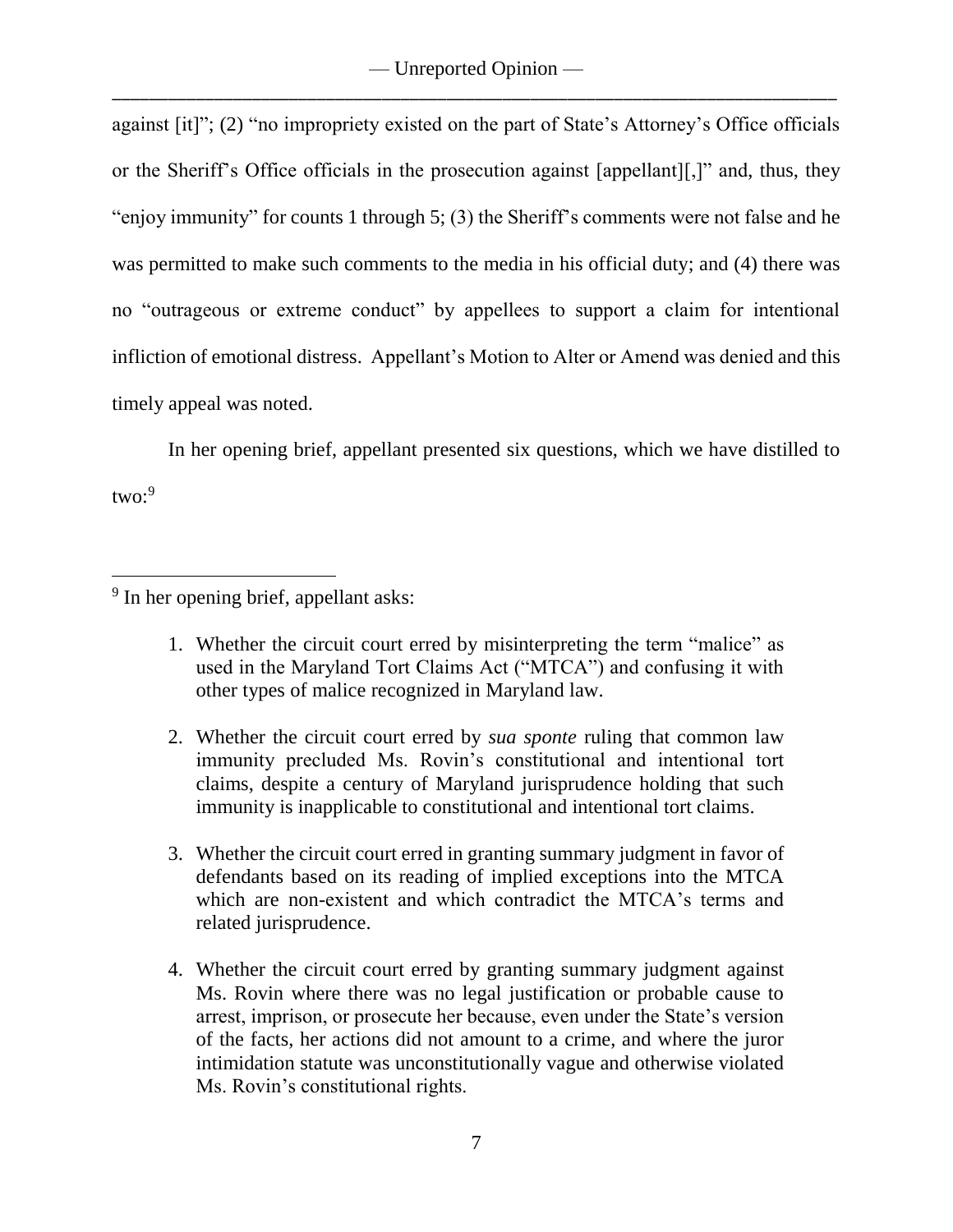- 1. Did the trial court misconstrue the principles of common law immunity and the Maryland Tort Claims Act as applied to the uncontested facts before it?
- 2. Did the trial court err or abuse its discretion in denying appellant's requested discovery and in granting summary judgment?

Finding the need for discovery to be inextricably intertwined with resolution of the question of appellees' immunity, we will vacate the summary judgment and remand for further proceedings consistent with this opinion, including the opportunity to afford the parties reasonable discovery.

# **DISCUSSION**

# **Standard of Review**

We review a court's denial of discovery under the abuse of discretion standard and ""will only conclude that the trial court abused its discretion where no reasonable person would take the view adopted by the [trial] court  $[$   $]$  ... or when the court acts without reference to any guiding principles, and the ruling under consideration is clearly against the logic and effect of facts and inferences before the court[ ] … or when the ruling is violative of fact and logic.'" *Bacon v. Arey*, 203 Md. App. 606, 671 (2012) (quoting *Beyond Sys., Inc. v. Realtime Gaming Holding Co., LLC*, 388 Md. 1, 28 (2005)). "Although

<sup>5.</sup> Whether the circuit court erred by applying the wrong legal standards to Ms. Rovin's defamation and false light claims, including by applying the constitutional malice standard, which is reserved for public figures and does not apply to Ms. Rovin, who is a private citizen, as well as inapplicable privileges.

<sup>6.</sup> Whether the circuit court erred in granting summary judgment against Ms. Rovin without allowing Ms. Rovin the opportunity to conduct any discovery.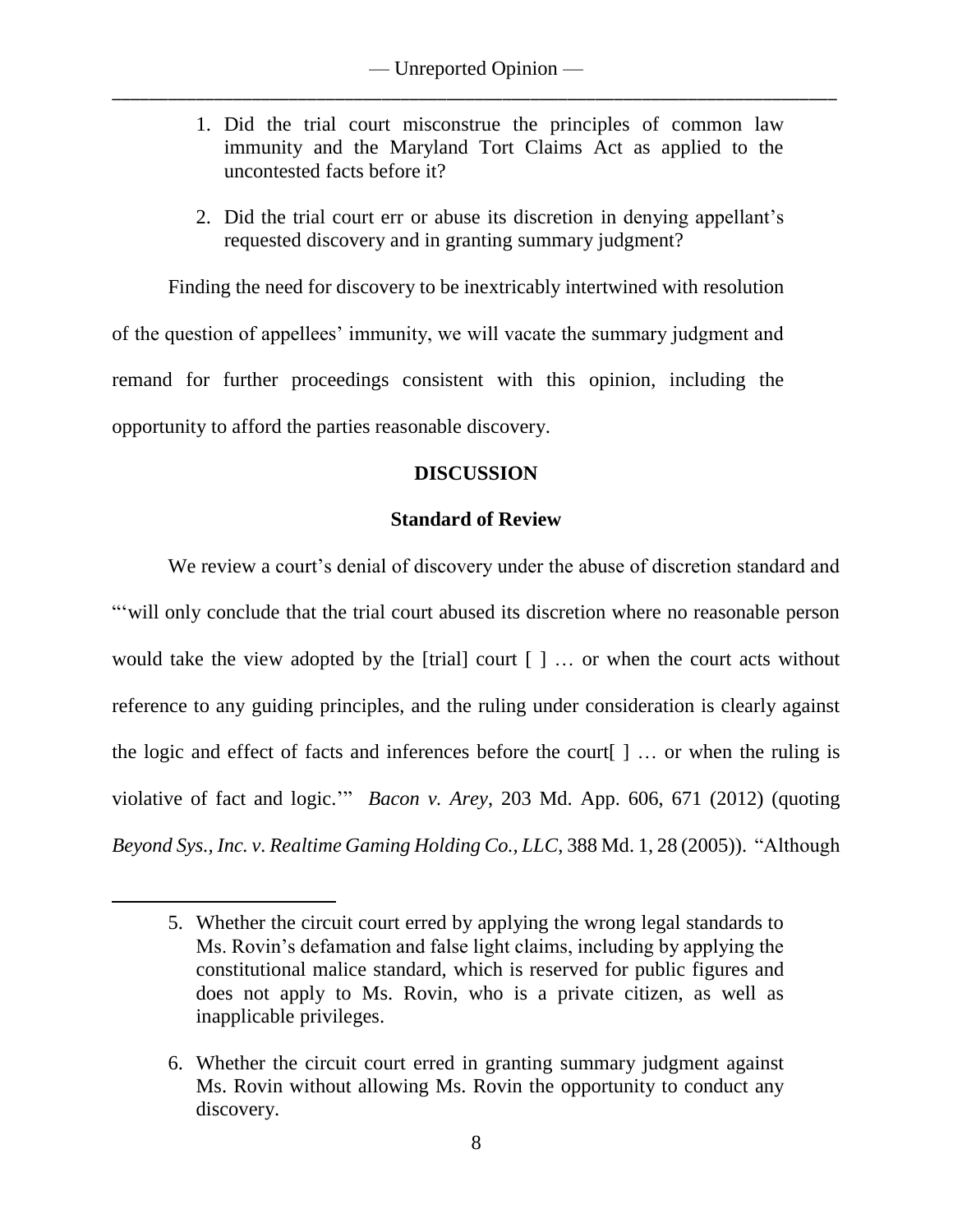the abuse of discretion standard is highly deferential, a trial judge's discretion is not boundless." *Butler v. S & S P'ship*, 435 Md. 635, 650 (2013).

We review a court's grant of summary judgment *de novo* and "[w]here there is no dispute of material fact, this Court's focus is on whether the trial court's grant of the motion was legally correct." *Powell v. Breslin*, 195 Md. App. 340, 345–46 (2010) (citing *Laing v. Volkswagen of Am., Inc*., 180 Md. App. 136, 152–53 (2008)). In our review, "we construe the facts properly before the court, and any reasonable inferences that may be drawn from them, in the light most favorable to the non-moving party[.]" *Id*. at 346 (citations omitted).

Summary judgment can survive only when "there is no genuine dispute as to any material fact and that the party in whose favor judgment is entered is entitled to judgment as a matter of law." Rule 2-501(f). "'It is a settled principle of Maryland appellate procedure that ordinarily an appellate court will reverse a grant of summary judgment only upon the grounds relied upon by the trial court.'" *Tollenger v. State*, 199 Md. App. 586, 609 (2011) (quoting *Bishop v. State Farm Mut. Auto Ins.*, 360 Md. 225, 236 (2000)). The motions court concluded that there was no dispute of material fact and granted summary judgment on the basis of immunity. We believe that the court's immunity determination was premature and ought not have been reached without first affording the parties reasonable opportunity to conduct relevant discovery.

### **Protective Order and Discovery**

Suit was filed on July 26, 2017. Appellees were timely served, and initially moved to dismiss the complaint or, in the alternative, for summary judgment. Appellant propounded an initial request for production of documents relating to her arrest, detention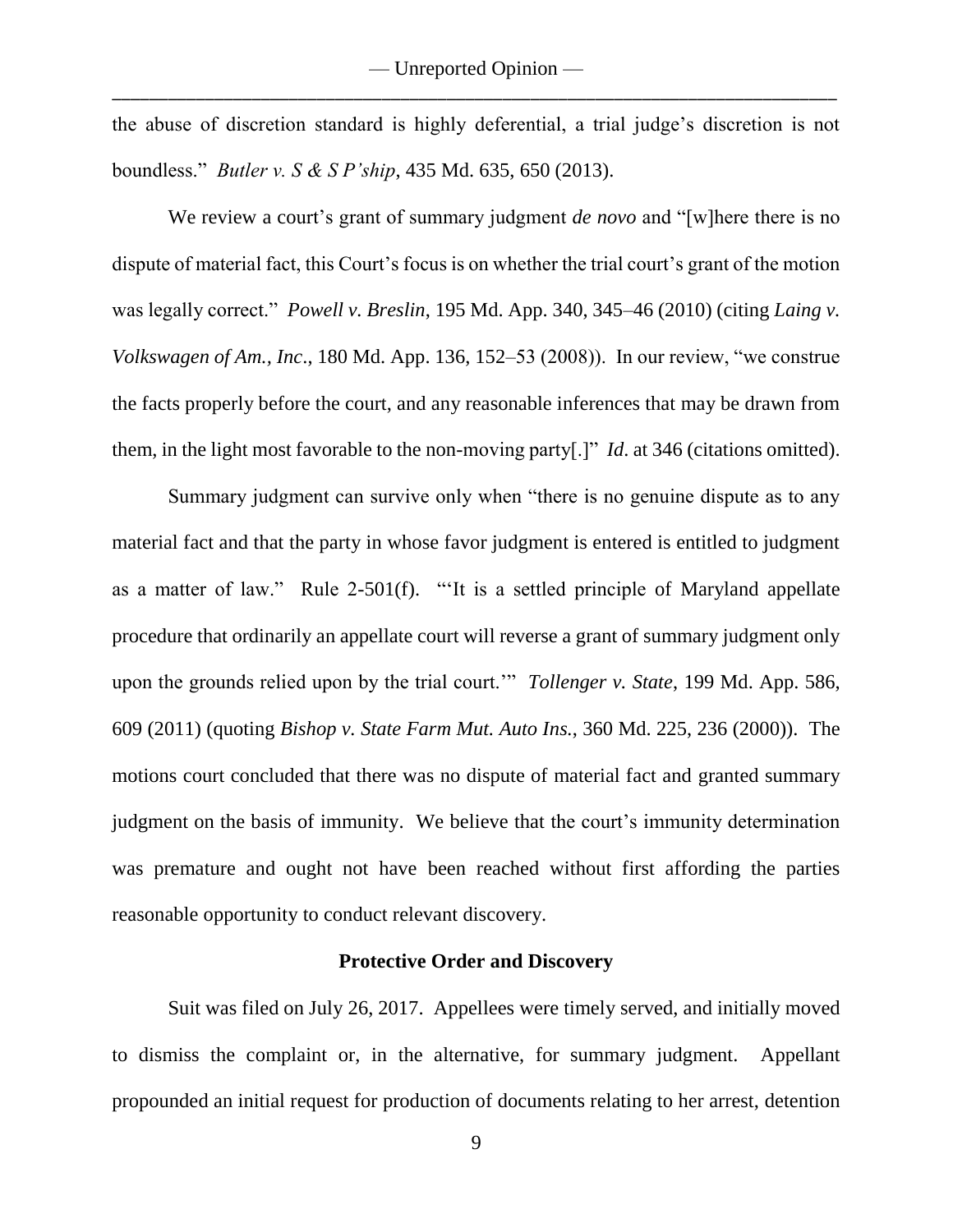and prosecution, and filed a notice of discovery on November 22, 2017, which was responded to by the State-appellees six days later in a motion for protective order.

In its motion, the State-appellees requested that they be protected from answering discovery until the resolution of their pending motion for summary judgment, and contended that they "should not be required to undertake the burden of compiling, reviewing and producing documents until it is clear that any of them will remain in the case, or that the case will move forward at all." Further, they claimed that appellant would not be prejudiced by any delay in receiving the requested documents, because "none of which has any bearing on the issues presented in [their] dispositive [summary judgment] motion or [appellant's] Opposition."

Appellant disputed those assertions, averring that their pending motion for summary judgment was "purportedly supported by cherry-picked documents" from their files on her. Further, she contends that she "has an undisputable right to discover the information in the possession of the State regarding her arrest, imprisonment, and prosecution, including the full extent and context of the State's documentation and information[,] … especially … given the highly subjective and disputed factual positions presented by the State in its motion …."

At the pretrial motions hearing on all pending motions, including appellees' motions to dismiss or alternatively for summary judgment and the request for protective order, appellant again pressed her request and need for discovery, asking the court to withhold its ruling on the motion pending completion of discovery.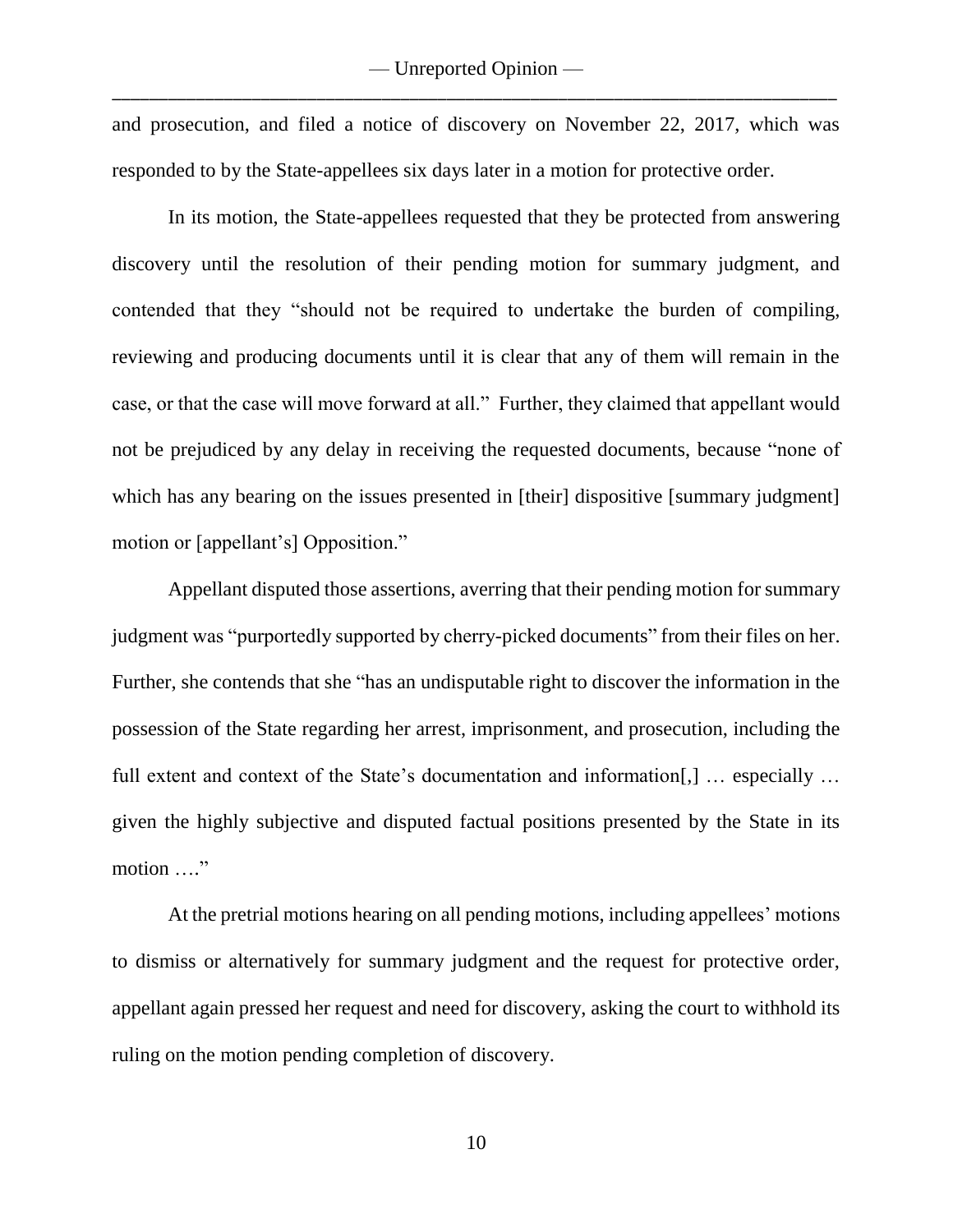— Unreported Opinion — \_\_\_\_\_\_\_\_\_\_\_\_\_\_\_\_\_\_\_\_\_\_\_\_\_\_\_\_\_\_\_\_\_\_\_\_\_\_\_\_\_\_\_\_\_\_\_\_\_\_\_\_\_\_\_\_\_\_\_\_\_\_\_\_\_\_\_\_\_\_\_\_\_\_\_\_\_\_

Following the hearing, the court granted the protective order on January 29, 2018.

At that point, no formal answer to the complaint had been filed by any appellees, and no scheduling order had been entered by the court.

On February 10, 2018, the court filed its written Opinion and Order, granting summary judgment, and, specifically with respect to appellant's discovery request, wrote: $^{10}$ 

At this time it should be noted that Plaintiff may feel slighted by this decision (the grant of summary judgment). At the motions hearing, Plaintiff averred that the instant motion for summary judgment should be denied as the discovery process has not yet been conducted. Therefore, she argued that this Court should stay its hand so that the process of discovery can be fulfilled. Implicit in this argument is the notion that discovery would operate to rouse any facts from hiding that have yet to be revealed. These facts would then act to vindicate Plaintiff's case by rekindling any substantive embers that were in danger of being extinguished by a determination of summary judgment. However, were the Court to deny the motion upon this basis, it would amount to the sanctioning of a fishing expedition, which is anathema to the edicts of justice.

The Court's thinking in this regard is bolstered by the Court of Special Appeals in *Honeycutt v. Honeycutt*, 150 Md. App. 604 (2003). There, the Court of Special Appeals held that "while … [a trial] court has discretion to deny a motion for summary judgment so that a more complete factual record can be developed, it is not reversible error if the court chooses not to do so." … Moreover, in order to justify Plaintiff's expedition, it is well settled that a plaintiff must first set forth facts controverting those proffered by the defendant. *Id*. [at 621]. Here, no such arguments have been made by Plaintiff – that there exists a cornucopia of fruitful facts that would operate to win Plaintiff the day, and which are slumbering just out of sight. On the contrary, the facts of the instant case are not in dispute and comprise the entirety of the record in existence. As such, Plaintiff's assertion that discovery is needed amounts to a bald allegation, and it will find no respite here. Consequently, the Court will not stay its ruling, and the entry of summary judgment is appropriate.

<sup>&</sup>lt;sup>10</sup> We quote from the court's 28-page Opinion and Order only excerpts that we consider to have bearing on the discovery question.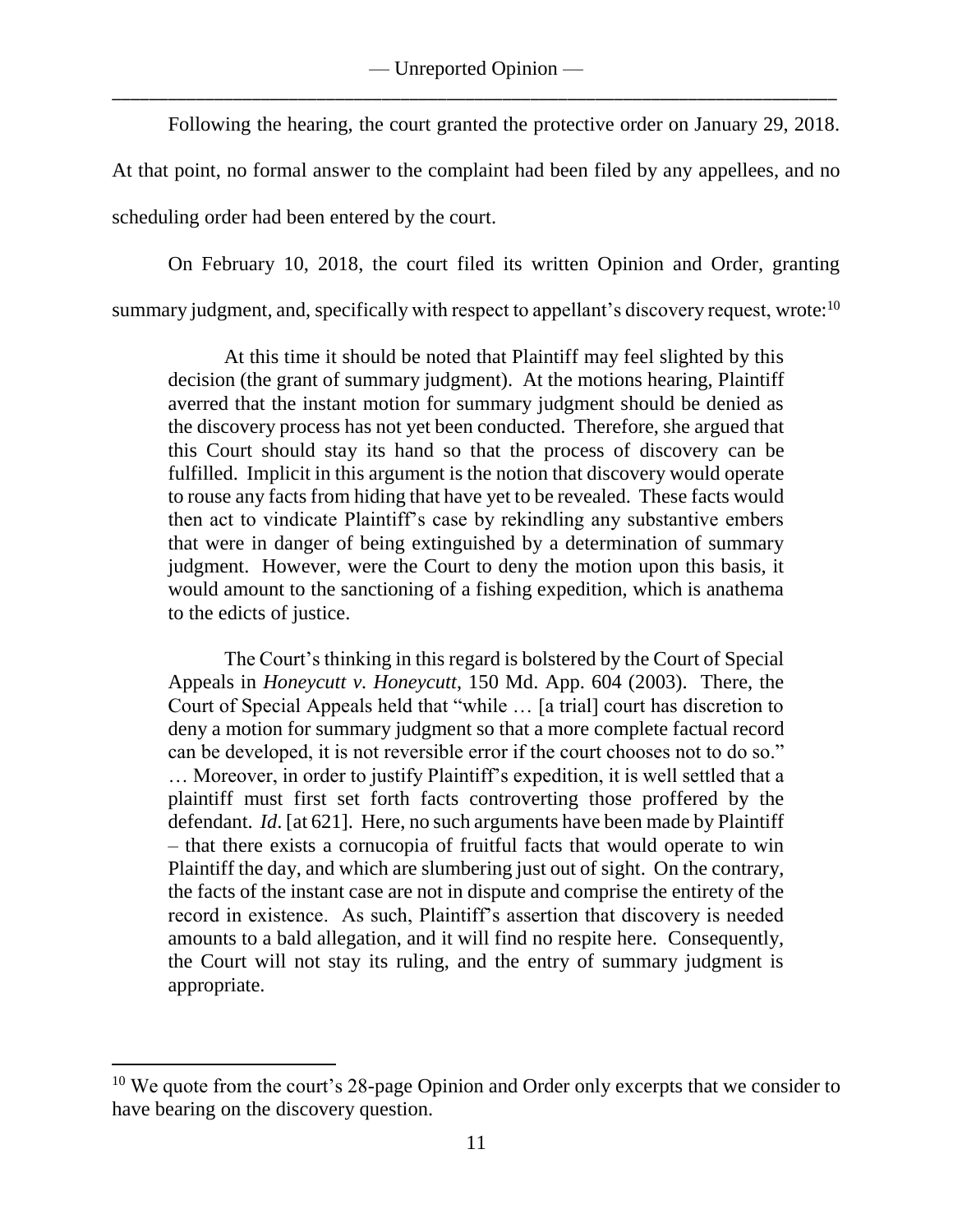Discovery is provided for by Maryland Rules 2-401, *et seq*., which has been held to be comprehensive and has been consistently so interpreted by Maryland appellate courts. *See, e.g., Baltimore Transit Co. v. Mezzanotti*, 227 Md. 8, 13 (1961) (explaining that, with respect to the discovery rules, "it is clear they are broad and comprehensive in scope, and were deliberately designed so to be"). *Accord Gallagher Evelius & Jones, LLP v. Joppa Drive-Thru, Inc*., 195 Md. App. 583, 595 (2010) (noting that the discovery rules "'were deliberately designed to be broad and comprehensive in scope'" (quoting *Ehrlich v. Grove*, 396 Md. 550, 560, 914 A.2d 783 (2007))).

As we have explained:

The fundamental objective of discovery is to advance "the sound and expeditious administration of justice" by "eliminat[ing], as far as possible, the necessity of any party to litigation going to trial in a confused or muddled state of mind, concerning the facts that gave rise to the litigation." *Mezzanotti*, 227 Md. at 13. Because the "sound and expeditious administration of justice" is best served when all parties are aware of all relevant and non-privileged facts, the discovery rules are intended to be liberally construed. *North River Ins. Co. v. Mayor and City Council of Baltimore*, 343 Md. 34, 83–84 (1996) ([Bell, J. dissenting]).

*Gallagher Evelius & Jones, LLP*, 195 Md. App. at 595–96. Administration of the discovery rules, and discovery disputes, are left to the discretion of the trial court. *Grove*, 396 Md. at 560 (quoting *E.I. du Pont de Nemours & Co. v. Forma-Pack, Inc*., 351 Md. 396, 405 (1998)). In the exercise of that discretion, trial courts have the authority to limit discovery to prevent abuse. *Drolsum v. Horne*, 114 Md. App. 704, 712–13 (1997) (citing *Blades v. Woods*, 107 Md. App. 178, 184 (1995)).Moreover, it is generally said that dismissal of a complaint before any discovery has taken place "'is proper only if the alleged facts and permissible inferences, so viewed, would, if proven, nonetheless fail to afford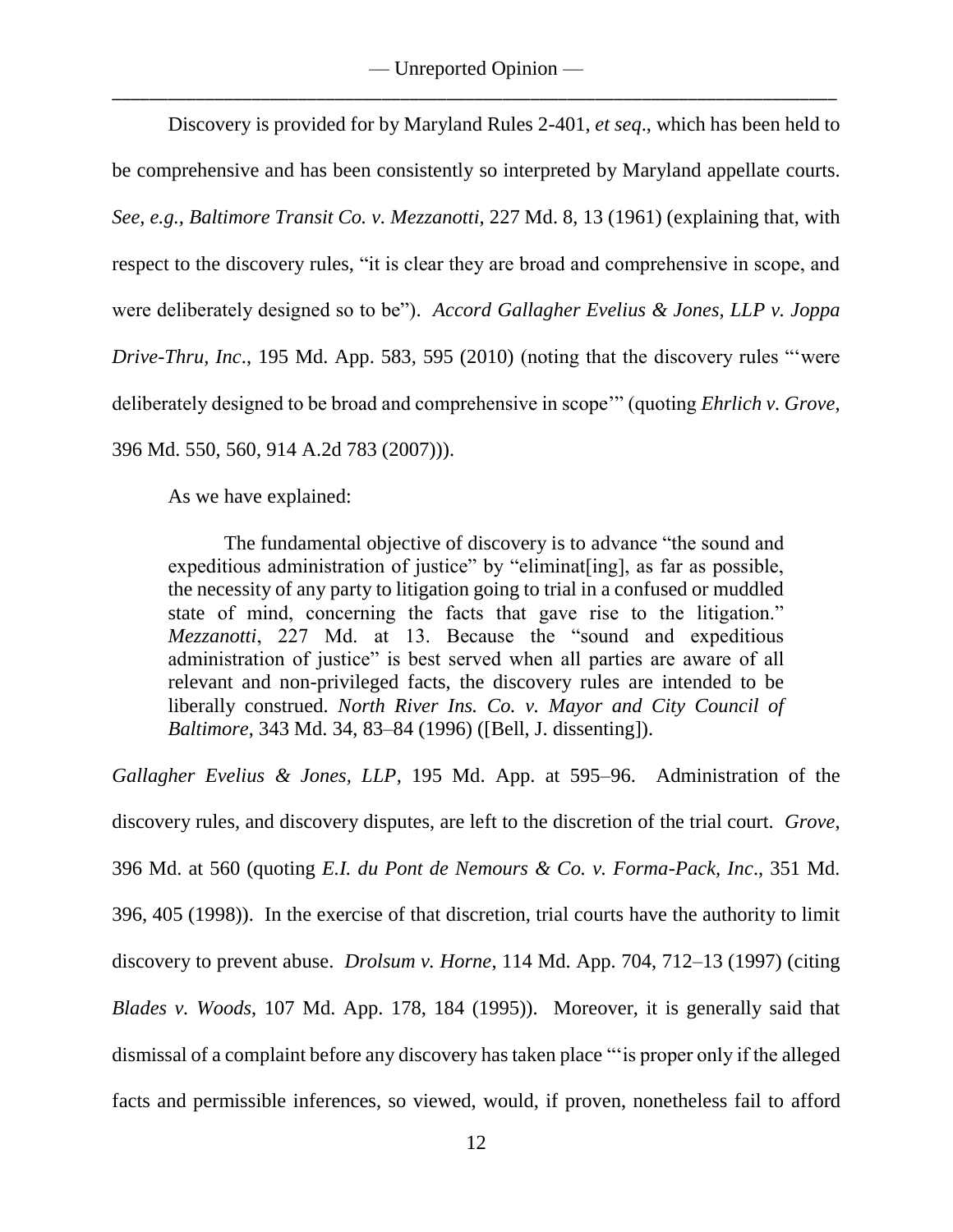relief to the plaintiff.'" *O'Brien & Gere Engineers, Inc. v. City of Salisbury*, 447 Md. 394, 403–04 (2016) (quoting *Allied Inv. Corp. v. Jasen*, 354 Md. 547, 555 (1999)).

This is especially true within the bounds of a Rule 2-322 preliminary motion to dismiss when the court considers matters outside of the pleading, thereby converting a motion to dismiss into a motion for summary judgment. *See* Rule 2-322(c) (explaining that when "matters outside the pleading are presented to and not excluded by the court, the motion shall be treated as one for summary judgment …, and all parties *shall be given reasonable opportunity to present all material made pertinent to such a motion* by Rule 2- 501" (emphasis added)). Indeed, "Rule 2-322[(c)] imposes a mandatory duty on the circuit court judge, not the parties, to give the litigants a reasonable opportunity to present all materials, including the right to discovery." *Henry v. Gateway, Inc*., 187 Md. App. 647, 660–61 (2009). This is "because a non-moving party may be prejudiced if a trial court … does not give the non-moving party a reasonable opportunity to present material that may be pertinent to the court's decision, as required by Maryland Rule 2-501." *Worsham v. Ehrlich*, 181 Md. App. 711, 722–23 (2008) (citing *Green v. H & R Block, Inc*., 355 Md. 488, 502 (1999)).

Appellant's trial counsel, in opposing the State-appellees' motion for protective order during the motions hearing, said to the motions court, "it's a little unfair to file a summary judgment motion a week after being served with the complaint and then take the position that[] … you're not entitled to any discovery …." In her opening brief before this Court, appellant asserts that the trial court "simply accepted the State's view of its own exhibits." That is not an unreasonable conclusion. Appellant further argues: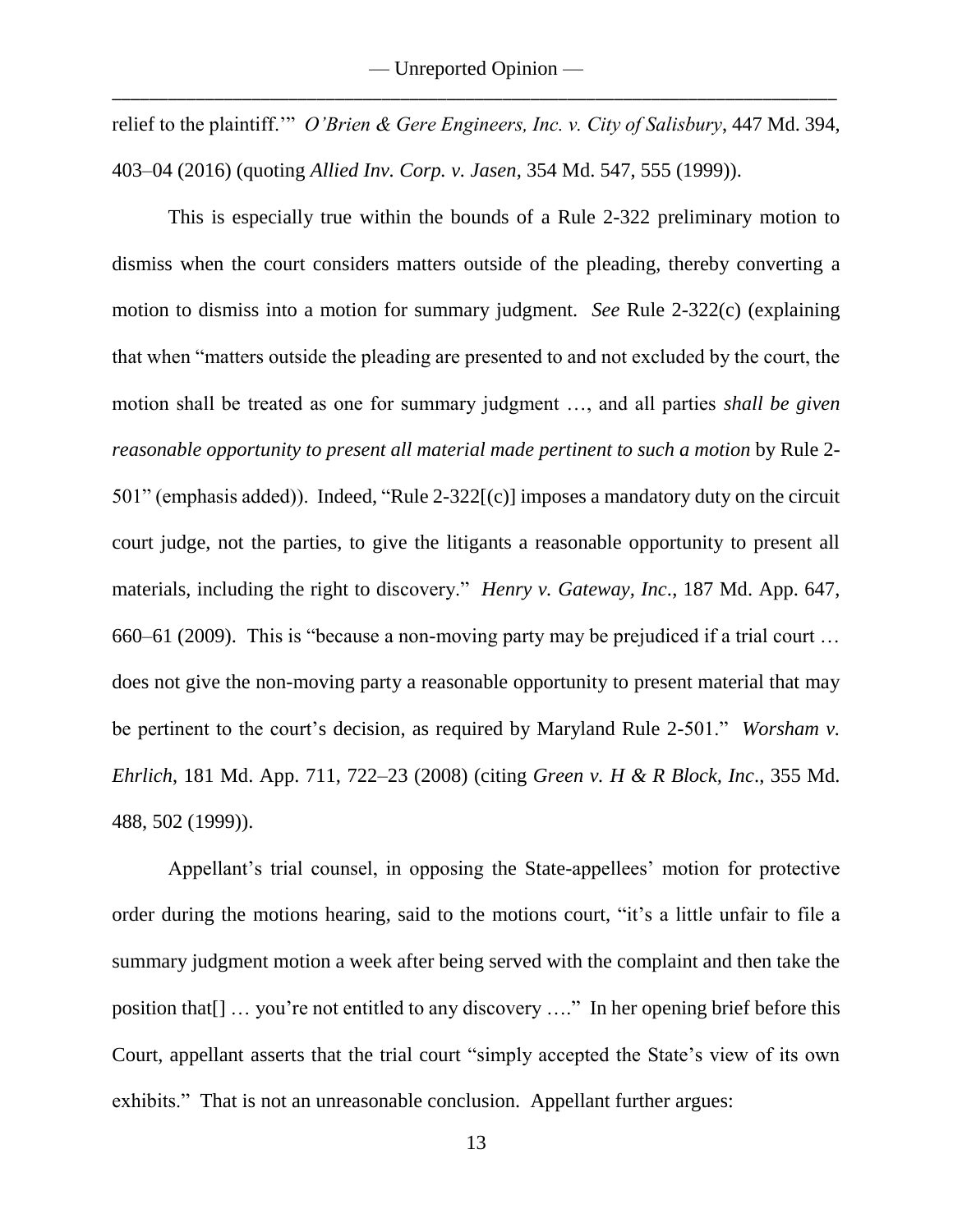Discovery would have given Ms. Rovin the opportunity to obtain the State's documentation, bolster her claims, and gain proper context to refute the State's actions and assertions. *It would have allowed her to conduct discovery as to the malice element of her malicious prosecution claim*. It would have shed additional light on the statements and events leading up to her arrest that Ms. Rovin, as the arrestee, cannot know absent the conduct of discovery. It would also have allowed her to explore additional, related issues, such as whether the warrant application contains any misrepresentations or misstatements of fact, and why the sheriff's office did not call or otherwise contact Ms. Rovin prior to arresting and imprisoning her. Ms. Rovin's demonstration that she was arrested without probable cause is sufficient to at least allow her claims to proceed through the discovery phase of the litigation. This is not a case that can properly be disposed of in its entirety without any discovery. Likewise, the news article quoting Sheriff Lewis' defamatory statement should have provided enough legitimacy to Ms. Rovin's allegations so as to warrant additional discovery on the defamation and false light claims.

Further, although the circuit court concluded that Ms. Rovin did not dispute what [Robert] Rovin alleged was said to him when Ms. Rovin visited him after her daughter's trial, the court's conclusion is incorrect and fails to consider Ms. Rovin's affidavit, which was attached to her opposition [to the motion for summary judgment]. In her affidavit, she testified in response to [Robert] Rovin's allegations, "I did not, at any point in time during my conversation with [Robert] Rovin, either threaten to cause any harm or come into any physical contact with him." Ms. Rovin also testified that she had reviewed the statement given by [Robert] Rovin to Deputy Cook on June 17, 2015, including his description of what she allegedly said to [Robert] Rovin, and testified that what [Robert] Rovin alleged "is not true" and that she "did not threaten to harm [Robert] Rovin or tell him that someone else would harm him." $^{11}$ 

(Emphasis added).

 $\overline{a}$ 

We conclude that the trial court's denial of discovery at such an early stage in the

litigation was not what is anticipated by the discovery rules.

 $11$  Appellees do not respond to appellant's discovery challenge on appeal.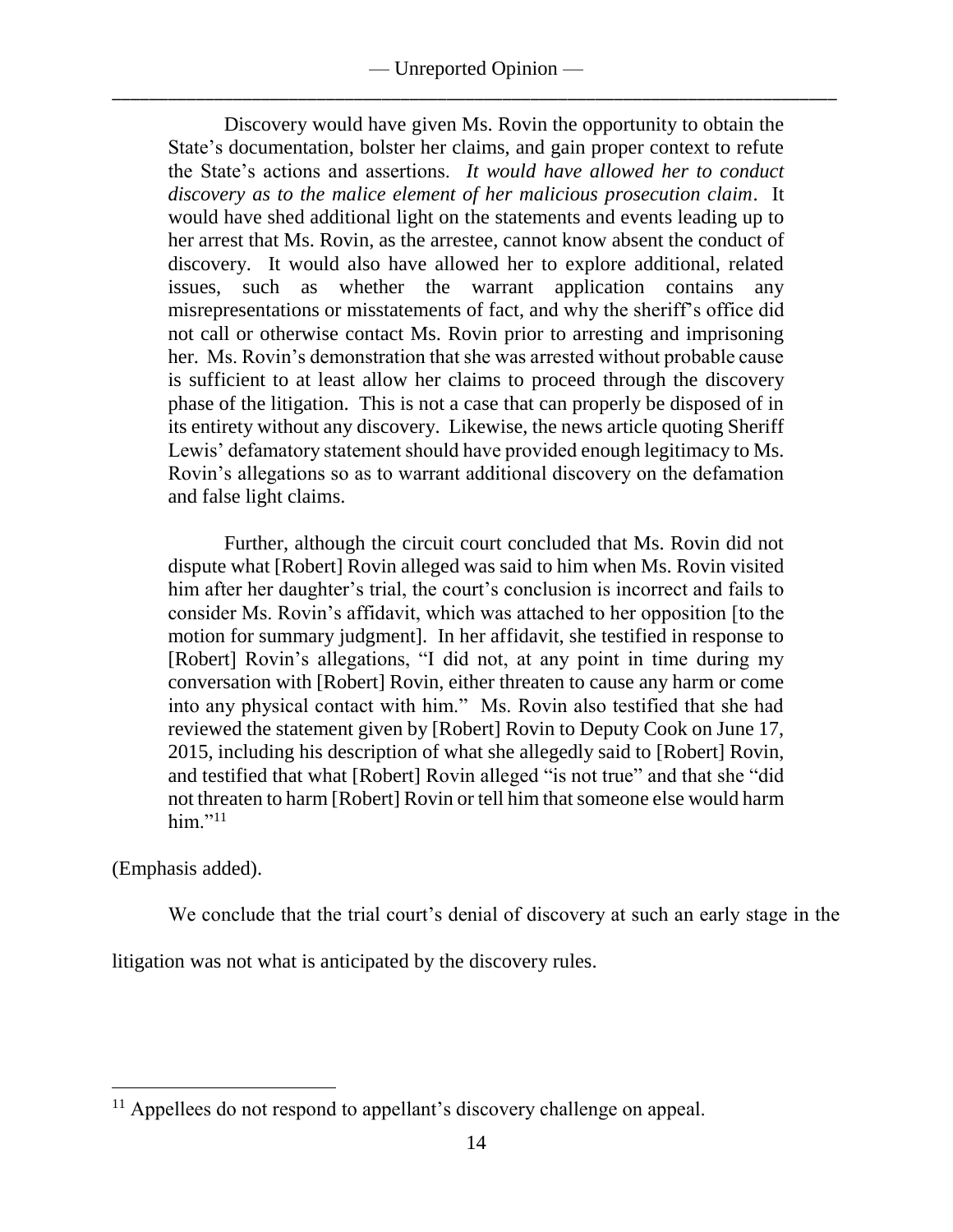#### **Summary Judgment**

In considering the propriety of a grant of summary judgment, we look to the "'facts and inferences that can [reasonably] be drawn from those facts … in the light most favorable to the non-moving party.'" *Sutton-Witherspoon v. S.A.F.E. Mgmt., Inc.,* 240 Md. App. 214, 232 (2019) (quoting *Deboy v. City of Crisfield*, 167 Md. App. 548, 554 (2006)). "'If the facts are subject to more than one inference, those inferences should be submitted to the trier of fact.'" *Warsham v. James Muscatello, Inc.*, 189 Md. App. 620, 635 (2009) (quoting *Hill v. Cross Country Settlements, LLC*, 402 Md. 281, 294 (2007)). Finally, "[w]e review a circuit court's decision to grant summary judgment without deference, by independently examining the record to determine whether the parties generated a genuine dispute of material fact and, if not, whether the moving party was entitled to judgment as a matter of law." *Colbert v. Mayor and City Council of Baltimore*, 235 Md. App. 581, 587 (2018) (citing *Rowhouses, Inc. v. Smith*, 446 Md. 611, 630 (2016)). In doing so, we "'construe any reasonable inferences that may be drawn from the facts against the moving party.'" *Kennedy Krieger Inst., Inc. v. Partlow*, 460 Md. 607, 633 (2018) (quoting *Chateau Foghorn LP v. Hosford*, 455 Md. 462, 482 (2017)).

Two significant concepts underly appellant's allegations in support of her claims as set out in her complaint. First, she avers that there are disputed facts as to what was said or implied during her visit with Robert Rovin following the trial of her daughter. Robert Rovin, in providing information in support of the statement of charges of assault, asserted assaultive conduct on her part. Appellant, by affidavit filed in support of her opposition to appellees' motion for summary judgment, contravened his version of events and what was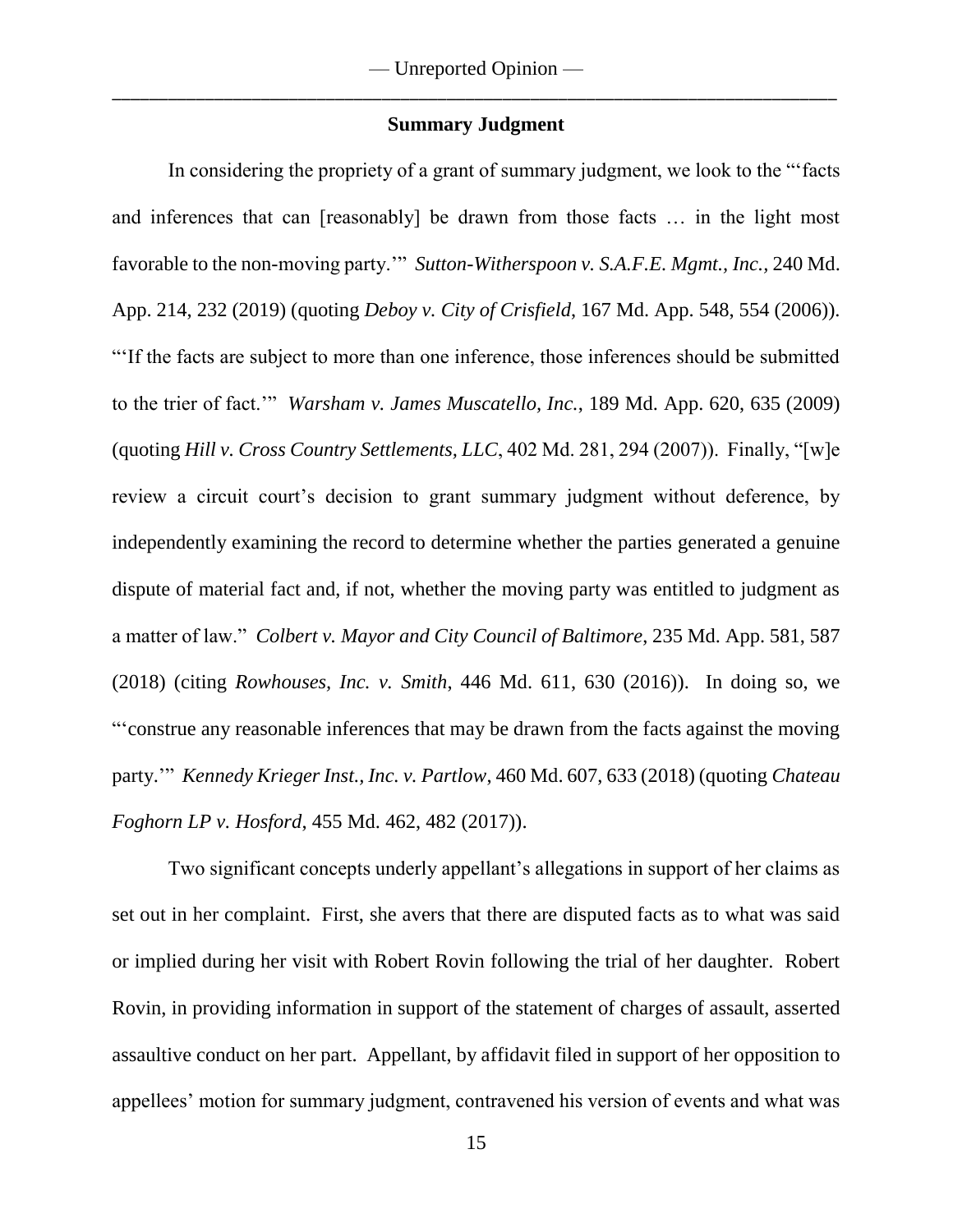said, and by whom. While "the mere submission of an affidavit, or other evidence in opposition to a motion for summary judgment, does not ensure that a triable issue of fact will be generated<sup>[1]</sup> *Honeycutt*, 150 Md. App. at 620, it is also true that "[t]he summary judgment process is not properly an opportunity for the trial court to give credence to certain facts and refuse to credit others." *Lee v. Cline*, 384 Md. 245, 268 (2004). *Accord Hines v. French*, 157 Md. App. 536, 564 (2004) (explaining that "[s]ummary judgment is not a substitute for trial because it does not provide the proper opportunity for the trial court to give credence to certain facts and refuse to credit others" (citing *Okwa v. Harper*, 360 Md. 161, 182 (2000))).

The court determined that, during the motions hearing, appellant's trial counsel "admitted the basic facts of the case, declining to dispute even the more unflattering happenings ...." The transcript of the motions hearing is void of any concession by appellant's counsel as to what, if any, threats she made to Robert Rovin during the encounter. At no point in its lengthy discussion does the court acknowledge appellant's affidavit that was filed with her opposition to the State-appellees' dispositive motion, wherein she denies making any threat to kill Robert Rovin and stated that she "did not threaten to harm Mr. Rovin or tell him that someone else would harm him." The only sworn testimonial evidence offered that would contradict appellant's sworn affidavit was the peace order transcript, wherein Robert Rovin conceded that she did not threaten to personally harm him; rather, that she had "threatened to have somebody come in from out of town … to cause me bodily harm[,]" which he later qualified, "to take care of me."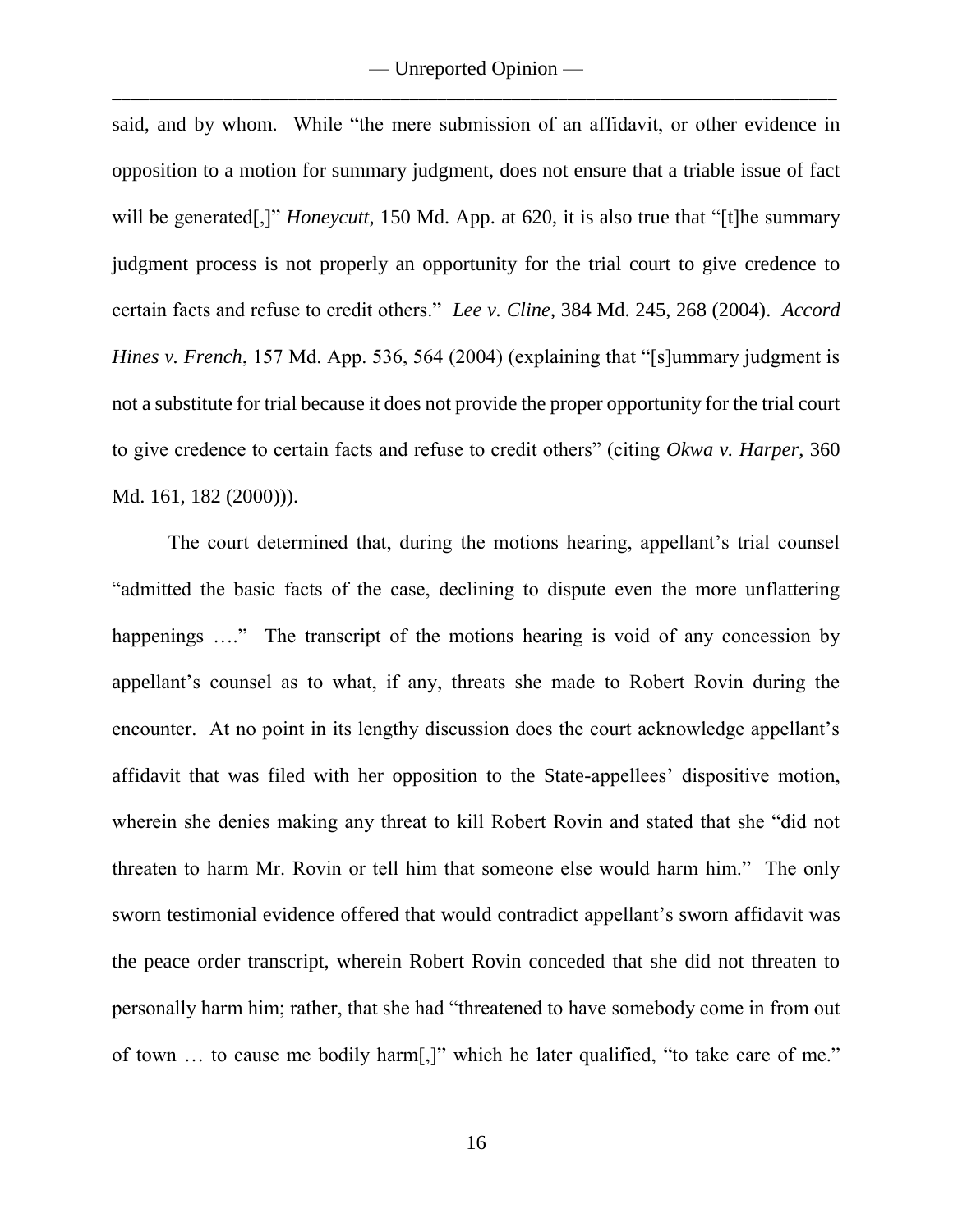Further, he informed the presiding judge that he was seeking a peace order because the State's Attorney had advised him to do so.

The application for the statement of charges does not state what Robert Rovin said to Deputy Cook; rather, it describes Deputy Cook's interpretation and characterization of what Robert Rovin told him and does not note any contact with appellant and the deputy or any investigation into the encounter beyond the representations of Robert Rovin. The application for statement of charges states that, the words "take care of him," were felt by Robert Rovin "as an indirect death threat." During the peace order hearing, however, Robert Rovin did not express to the court a perceived death threat, only a threat of "bodily harm." There is no context provided for the alleged threat made by appellant to Robert Rovin and variations of how he interpreted the alleged threat. Further, the application for statement of charges states that Deputy Cook was advised by a representative of the State's Attorney's office that the incident should be charged as a case of "witness/jury intimidation." Based on those inconsistencies, there appears to be a dispute between a material fact as to whether the circumstances of the encounter between appellant and Robert Rovin justified pursuing criminal charges or whether there existed an ulterior or otherwise inappropriate motive.

Second, appellant's claims, and appellees' defenses, are predicated, in part, on claims of malice or gross negligence, the presence or absence of which could ultimately determine liability in this case, the establishment—or non-establishment—of which would be a matter of proof. The motions court, in our view, assumed the lack of malice or gross negligence based only on appellees' motions and without the benefit of the fruits of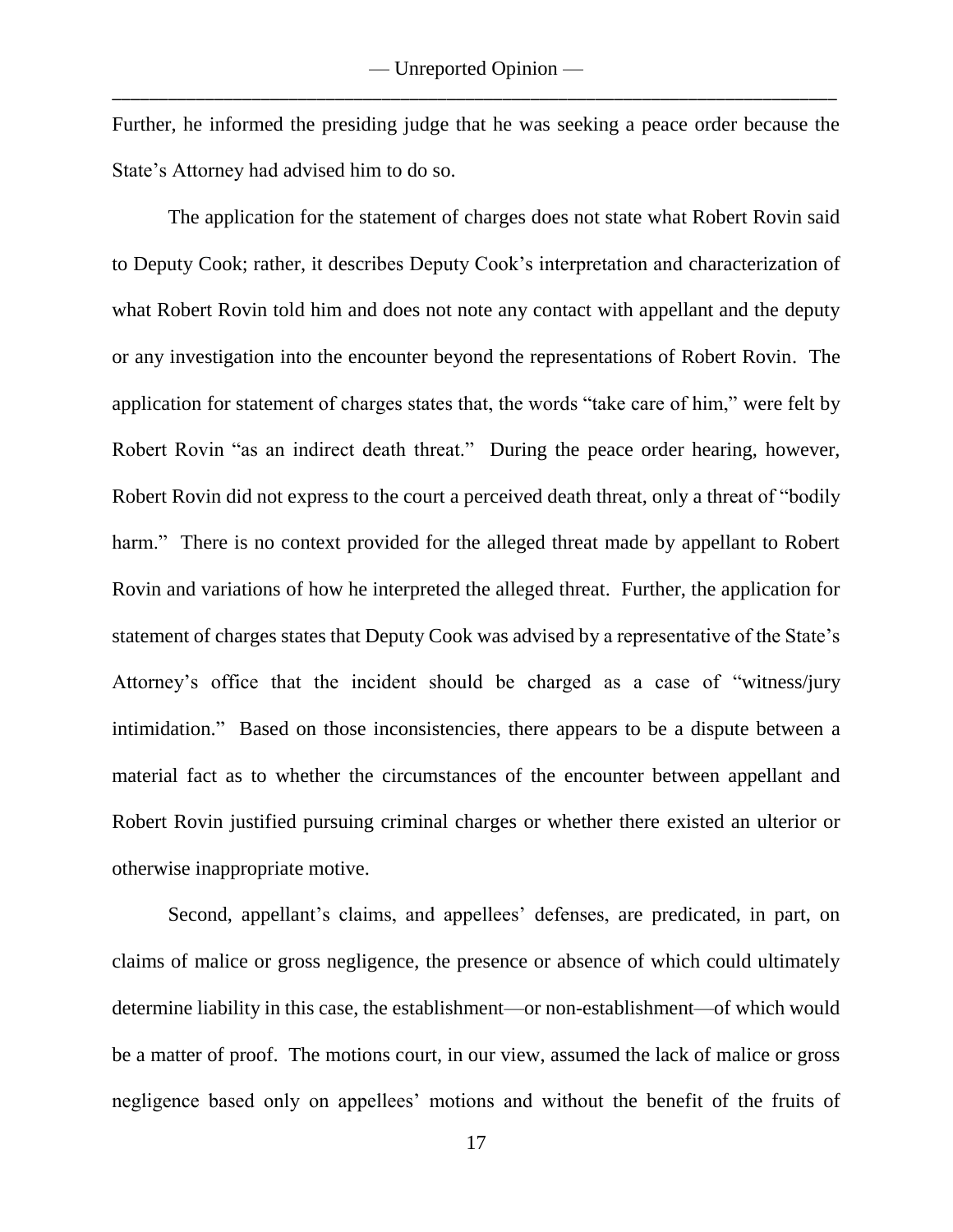reasonable discovery. To be sure, "[s]ummary judgment is generally inappropriate when matters such as knowledge, intent, and motive are at issue." *Okwa*, 360 Md. at 178. Indeed, "intent and motive are critical to the question of malice." *Lee*, 384 Md. at 269.

Thus, depending on the interpretation or inference that might be drawn by a trier of fact of the interaction between Robert Rovin and appellant, the criminal charges of juror intimidation and second-degree assault may, or may not, have been justified. Moreover, without the benefit of discovery, no assumption of the presence or absence of malice or gross negligence by any one or more of the appellees can reasonably be drawn.

We believe that those aspects of the allegations are sufficiently in doubt to generate a dispute of material fact, the existence of which precludes summary judgment at this stage of the proceedings. Therefore, we shall vacate the circuit court's grant of summary judgment and its protective order. Further, we shall remand this matter to the circuit for further proceedings, including appropriate discovery.

> **SUMMARY JUDGMENT VACATED; CASE REMANDED TO THE CIRCUIT COURT FOR WICOMICO COUNTY FOR FURTHER PROCEEDINGS CONSISTENT WITH THIS OPINION, INCLUDING DISCOVERY. COSTS ASSESSED TO APPELLEES.**